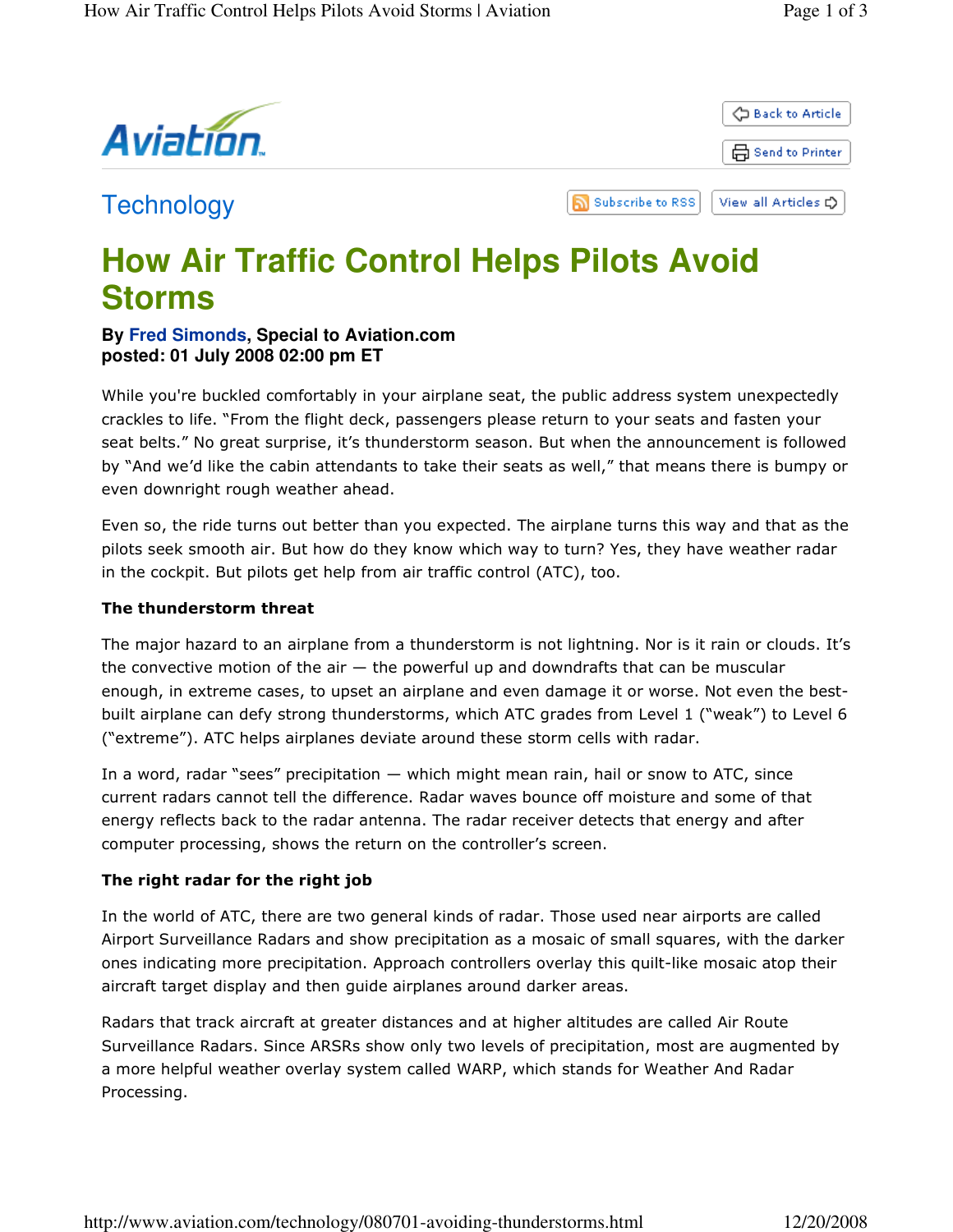WARP gets its information from NEXRAD, or Next Generation Radar. You may be familiar with NEXRAD through its well-publicized tornado warning center in Norman, Okla. and/or its availability on the Internet. WARP processes NEXRAD data into a form useful to center controllers, which they again overlay atop aircraft blips.

NEXRAD works through its own set of 158 radars designed specifically to analyze weather. Unlike traffic control radars, NEXRAD uses Doppler-shift technology that takes advantage of the fact that a radar return has a slightly different frequency from the pulse that was sent.

This simple truth allows NEXRAD to derive valuable information of great use to controllers, including:

- The highest altitude of the storm
- An estimate of how much water is in the storm
- The probability of hail, severe hail and the hail's size
- The speed and direction of the storm
- Detecting rotating thunderstorms, which can mean the presence of tornadoes

WARP information can be up to 6 minutes old, but even so it is impressively accurate. Next to keeping airplanes safely separated, severe-weather avoidance is a controller's highest priority.

#### Ask the weather man

For high-altitude aircraft such as jetliners and for radar coverage in between airports, the Federal Aviation Administration (FAA) operates 21 Air Route Traffic Control Centers across the United States. Each one is staffed with Center Weather Service Unit (CWSU) meteorologists. These specialists provide minute-by-minute weather information to aircraft, with special emphasis on hazardous weather. They also advise on weather that might affect the flow of air traffic.

Their briefings can be scheduled or unscheduled as weather conditions evolve. One of the most useful unscheduled briefings is the Center Weather Advisory (CWA), which warns in part about thunderstorms, icing and turbulence. CWAs are broadcast on receipt by both center and approach controllers to all aircraft on their frequencies and serve as a heads-up to aircraft in flight.

#### Ride reports

Sometimes a controller will simply query an aircraft for a "ride report." The pilot answers informally as to how smooth or bumpy it is. Pilots can also ask controllers for a ride report. With several reports, the controller can assemble a mental picture of where the bumps are in his or her area. Equally, the pilots can form the same general picture since they get to know where other aircraft are as they listen to one another on the radio.

Airlines will not hesitate to spend fuel  $-$  even at today's prices  $-$  if pilots need to deviate for reasons of turbulence. It's a non-issue. One experienced flight attendant told the author that a co-worker on another flight had been injured because of turbulence. "It's nothing to fool around with," she said.